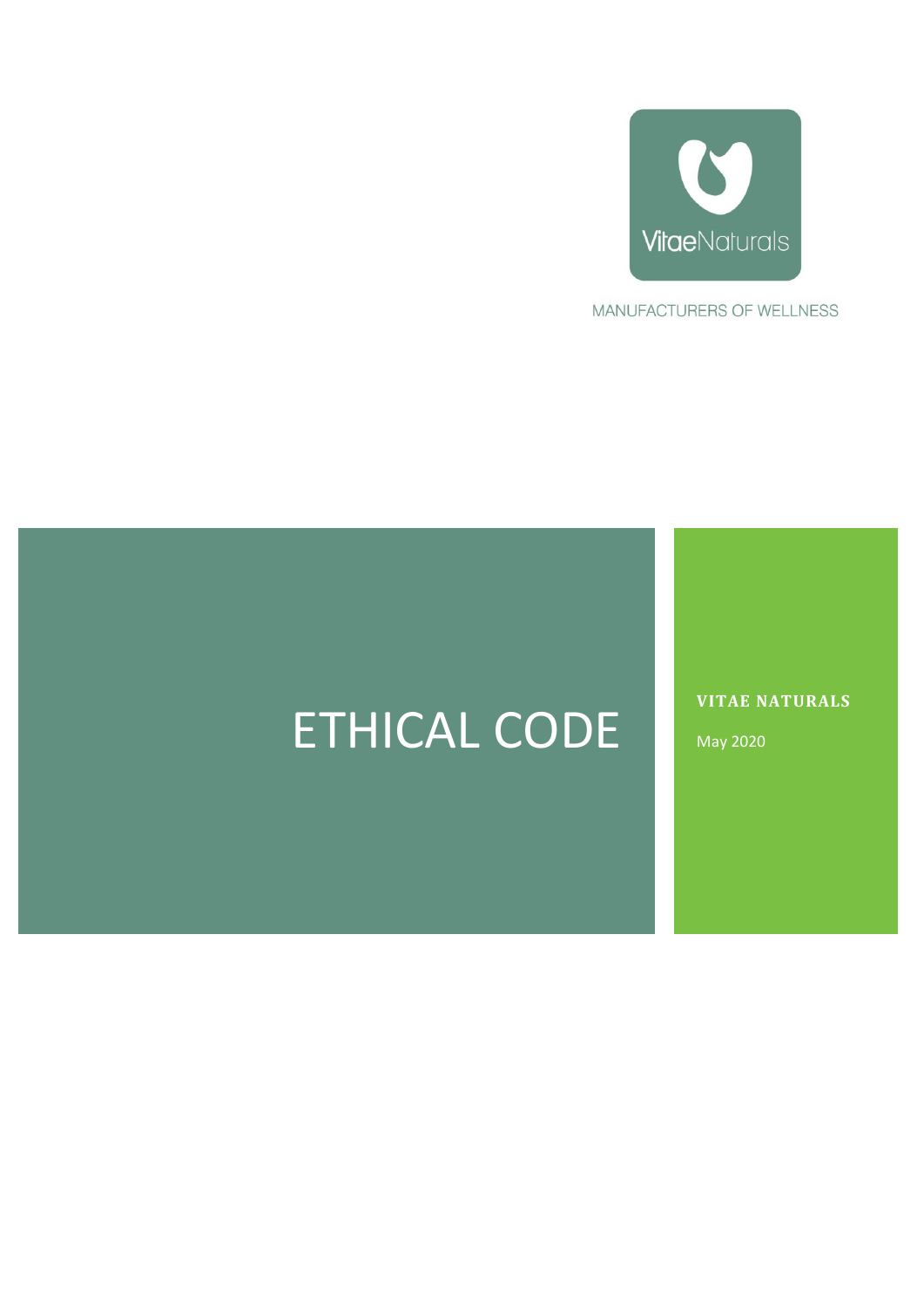

#### Purpose

The main purpose of this Code of Conduct is to comply with all of those aspects which go beyond the manufacturing products and the services rendered, such as Ethical and Social Responsibilities. Vitae Naturals wishes to contribute to the creation of a positive increase of our impact in Source Responsibility.

Vitae Naturals formally assumes these responsibilities and expects the same from the companies with which makes commercial businesses.

Vitae Naturals believes in the right of every individual, of being able to work without being exploited.

Our target is to work with suppliers that accept and comply with the principles of the Ethical Code established in this document, and that encourage whole supply chain to comply also with the mentioned principles.

Social responsibility in the supply chain is also very important to Vitae Naturals.

As an organization, we steadily look for ways to improve in this area and encourage our suppliers to do the same.

By the acceptation of this code, our suppliers guarantee that every business agreements existing and futures with Vitae Naturals will be according to the principles established (Ethical and Social Responsibilities).

The following principles and required criteria to our suppliers are also implemented in our company.

From now on, 'the company' will mean Vitae Naturals or its suppliers involved in supply chain.

### 1. Business Integrity

- All applicable Regulations and Legislations must be complied.
- Any kind of bribe in order to get any compensation, business or advantage from a third party must never be offered or accepted.
- Any conflict of interests, known by the supplier, created in any business with Vitae Naturals, will be communicated to Vitae Naturals in order to take the appropriate actions.
- Presents can be accepted, provided that, they are made in a transparent way.
- Hospitality and another kind of gratitude by suppliers will be accepted, with the only aim to maintain a good commercial relationship between both companies and not with the purpose of influencing in commercial or strategical decisions.
- Confidential information from competitors will be obtained in a legal way and only for being used for legal purposes.
- Suppliers' confidential information of the company, will not be disclosed or used without the company's permission.
- Confidential information will be securely stored and restricted to authorized personnel.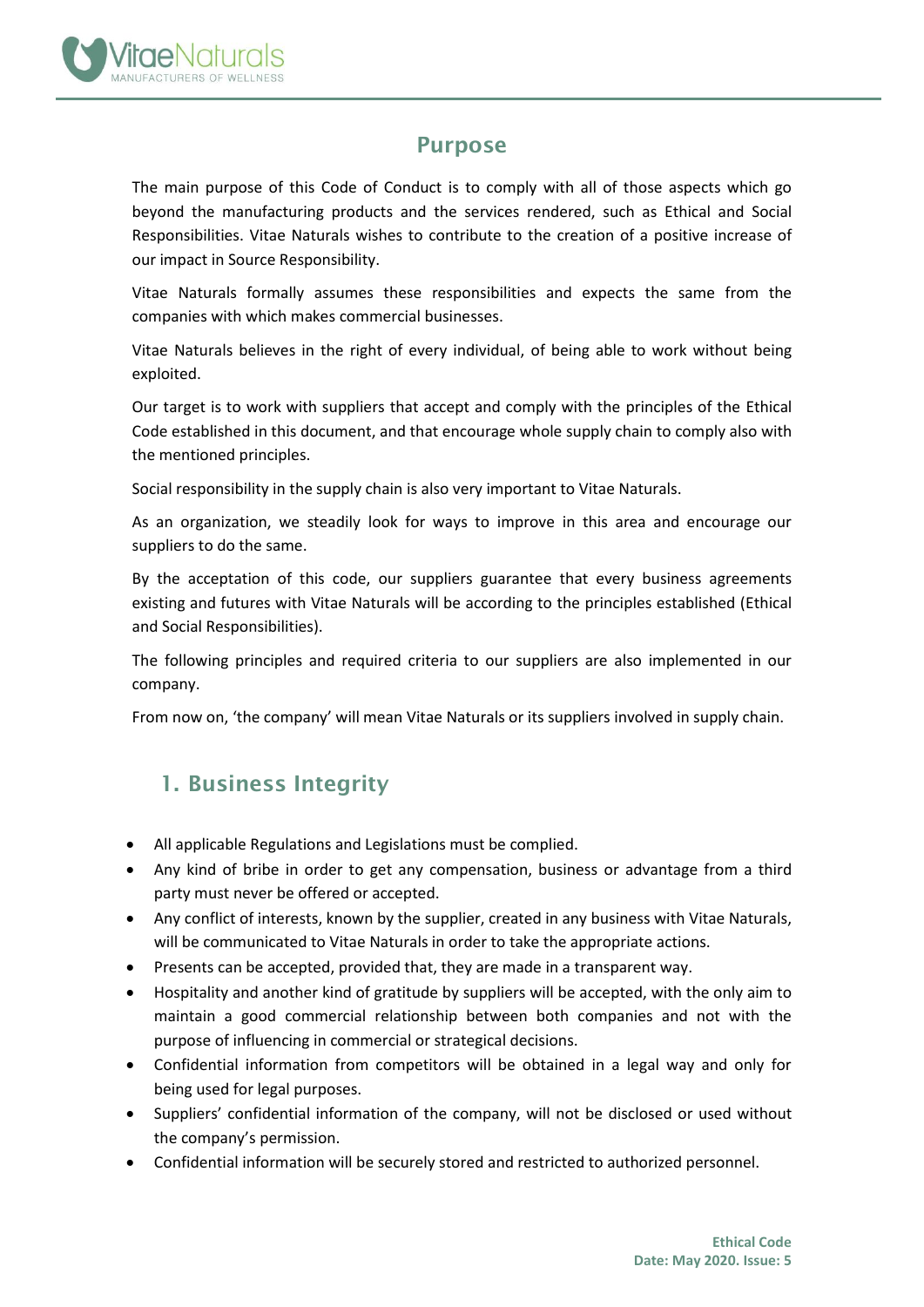

- Confidential information of the company, know-how and intellectual property, is securely stored.
- Confidential information of other involved parts in business, must be securely stored and with restricted access to authorized personnel.
- Businesses and commercial relationships must be transparent and registered.
- Money laundering is not accepted.
- Personal information about staff, customers and suppliers, will be carefully managed according to the Organic Law on Data Protection.
- Products and offered services must comply with specifications as well as quality and security applicable criteria.

# 2. Labour Standard

- Any worker must voluntarily choose work and also must be free to leave it, following terms and conditions of their work contract.
- Forced labours, slavery, coercion, human trafficking, etc., are forbidden.
- Employees must not pay any fee in order to access to their assigned work position.
- Employees must be respected with regard to their rights, employment contract, applicable rules with social security, etc.
- Employees have available channels to communicate any complain.
- Reprisals against these complains by the company are totally forbidden.
- All staff must be trained in order to avoid abuses, harassments, intimidation, discrimination, etc.
- The normal employment age is 18.
- Child labour must be strictly prohibited by Supplier.
- Requirements and aims established in International Labour Organization Worst Forms of Child Labor Conventions are met.
- Supplier must not obtain any kind of benefit from forced or compulsory labour.
- Violence, abuse, harassment, works performed by unpaid or non-contracted labourers must not absolutely take part of the internal rules of this social responsibility policy.
- Subcontractors must be in compliance with this Ethical Conditions.
- Working conditions (referred to number of hours and days worked, leaves, benefits, etc.) must be according to national law and signed by employee and company, and in a language that is understandable for both.
- Employees will not be forced to work more hours than established in collective agreements. All extra hours will be voluntary and paid to the employee.
- Employees must be provided with wages and benefits that comply with applicable national laws.
- All employees receive a monthly wage where deductions, benefits, base salary, etc. are disaggregated.
- The salary is paid on time and entirely at once.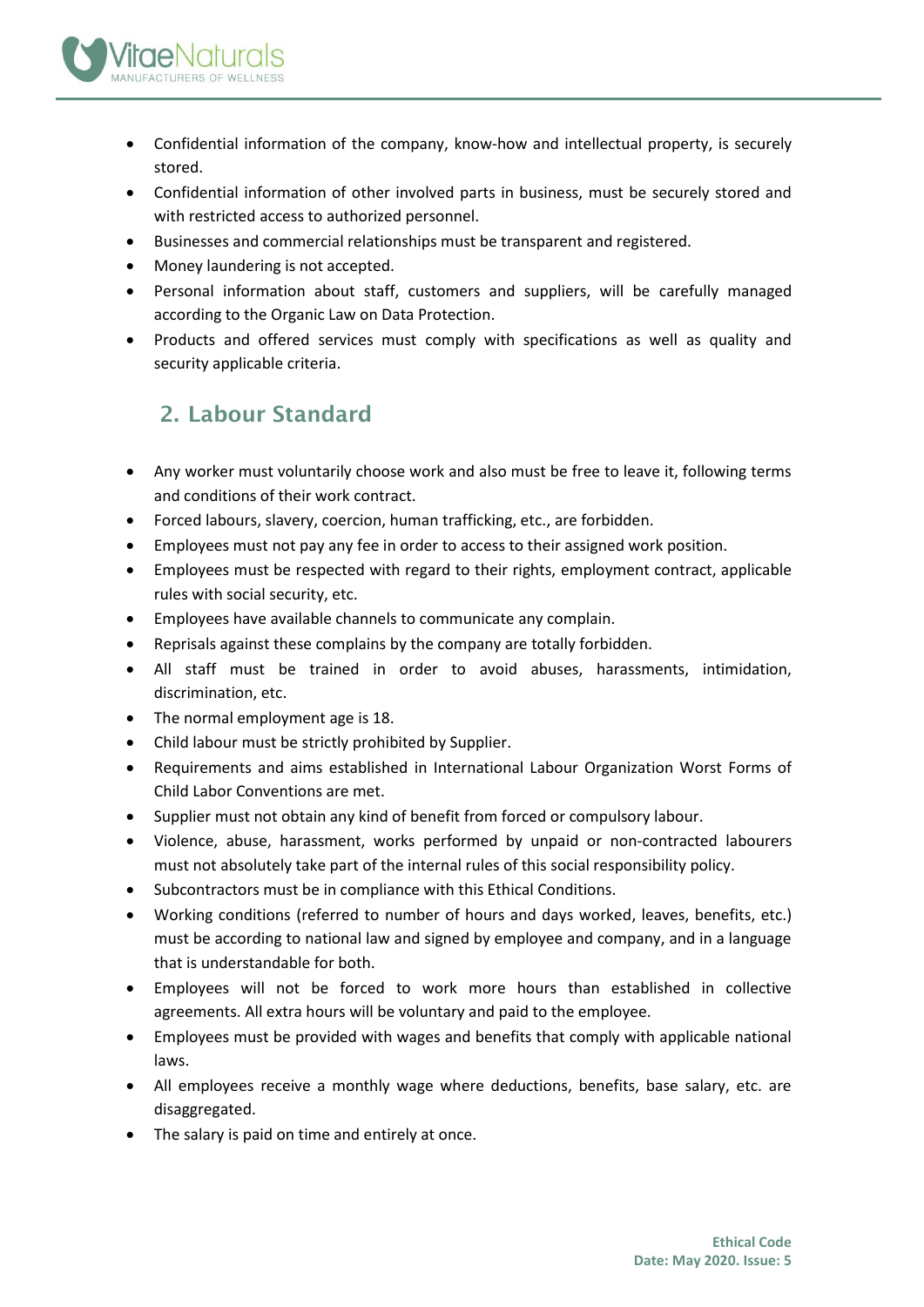

- Wages for any worker will be matched their professional category, being encouraged according to their professional competence, achievements, reached goals, etc., regardless of their gender.
- Any deduction in wage which is not covered by law, will be carried out only with employee's permission.
- Employees must rest at least 24 hours for each 7 days of working.
- The company must respect the freedom of every worker to be a member or not of a Trade Union and to take part of its activities. Employees will not be intimidated and any reprisal will be carried out against them to become a member of a Trade Union or associations.
- The supplier must not practice any kind of discrimination with employees regarding race, color, religion, sex, age, intellectual and physical capabilities, national origin or sexual orientation. This behavior has to be promoted among employees. All workers must be treated with equality, respect and dignity.
- Vitae Naturals will only select suitable candidates according to their qualities or professional experience, regardless of their gender.
- Transparent, right and impartial means for resolving relationship problems must be available. These kinds of problems should be investigated and closed.
- Confidentially with regard to this topic has to be maintained if employee requires.
- All employees should be trained in order to avoid recriminations.
- Land rights of communities (including indigenous peoples) will be protected.
- The company commits to be in compliance with FPIC (Free, Prior and Informed Consent) principles:
	- Not acquiring directly or leasing agricultural lands which have been illegally or unfairly taken.
	- Not using raw materials which have been manufactured in these kind of lands.
- The company bets for upholding individual or indigenous people's rights referred to land property.
- Suppliers must be assessed regarding Land Grabbing, ensuring that principles of FPIC (Free, Prior and Informed Consent) are applied.
- Zero tolerance of Land Grabbing is implemented at the company and along its supply chain.
- All relevant employees should be trained in terms of "zero tolerance" of Land Grabbing.
- Assessments regarding Land Grabbing will be conducted in case of land acquisition by the company. It will be carried out with participation of affected communities and in an accessible language for them.
- This document can be considered as a public commitment to actively support the UN Voluntary Guidelines on the Responsible Governance of Tenure.
- A commitment of respect of human rights expressed in the "International Bill of Human Rights" should be available. For this purpose, business enterprises must avoid causing or contributing to adverse human rights impacts and address them when they occur.
- The responsibility to respect human rights should be reflected in the policy of the company, being internally distributed to staff involved.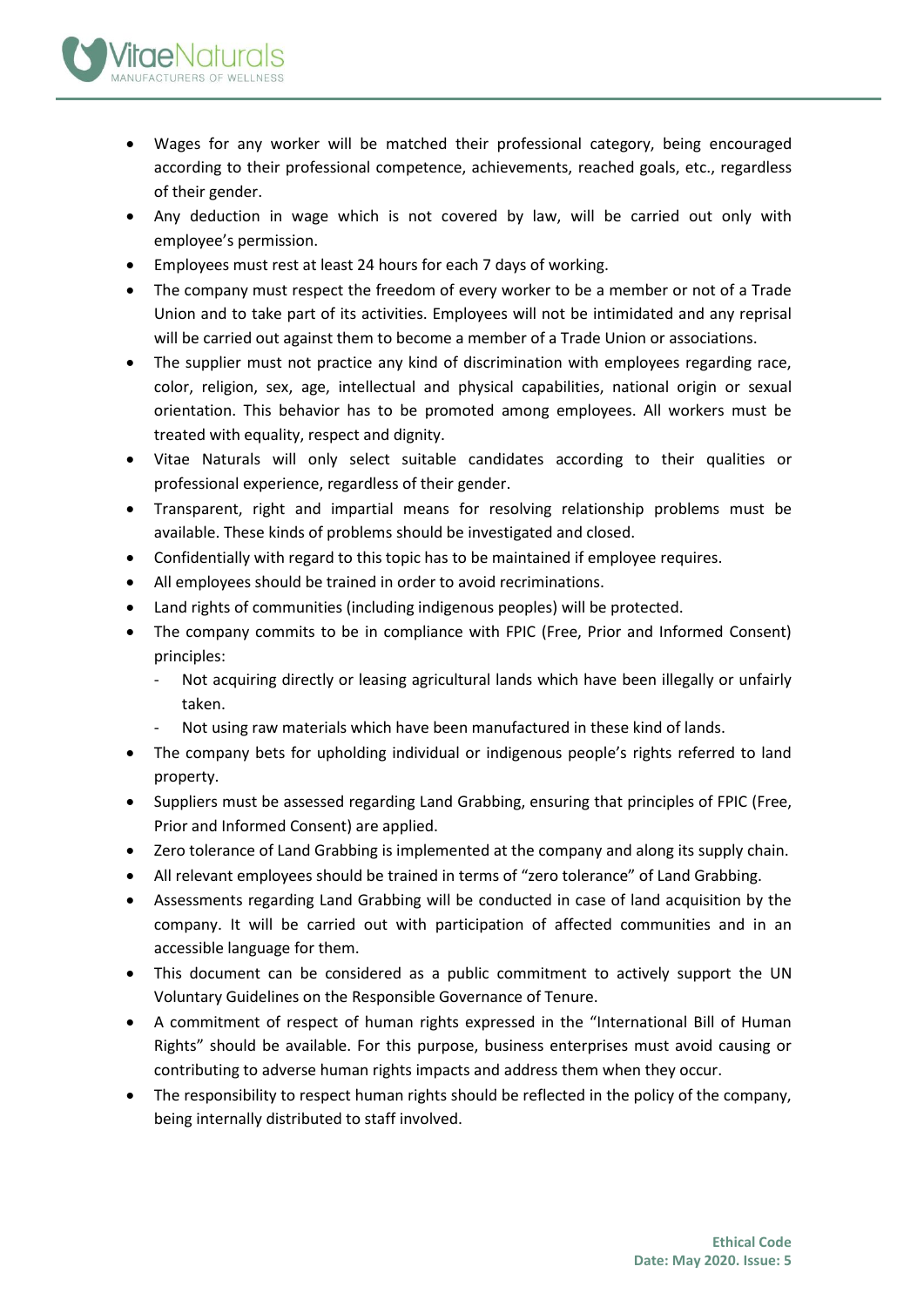

## 3. Safety and Health

- Workplace environment must be healthy and safe, providing: potable drinking water, fire exits, adequate sanitation, safety equipments, appropriate lit, equipped work stations and medical service.
- Facilities must be constructed following national applicable law.
- Accidents that may occur will be registered and investigated when applicable.
- All workers must be trained regarding Health and Safety issues.
- All workers must periodically receive personal protective equipment at no cost.
- All workers should be informed about the specific risks in their work positions.
- All workers should be able to take an appropriate decision against an incident.
- The company will make available to employees toilets, lockers, showers and canteen areas.
- All products and services delivered by the supplier must meet the quality and safety standards required by applicable law.

## 4. Environment

- Companies must operate with care for the environment and ensure compliance with all applicable laws and regulations in the country where products or services are manufactured or delivered.
- Environmental topics like water, energy, air quality, atmosphere emissions, use of hazardous materials, etc., must be kept in mind in a transparent way to avoid significant risks.
- Wherever possible sustainability practices must be carried out to reduce generation of wastes, landfill, gas emissions, consumption of water and to protect biodiversity/deforestation.
- Supplier's sustainability practices will be periodically reviewed in order to check whether appropriate policies are implemented to achieve the above mentioned practices.

**Vitae Naturals reserves the right to verify the supplier´s compliance with the code.**

**Vitae Naturals reserves the right to demand corrective measures in case of detection that supplier is not in compliance with the code.**

**All workers of Vitae Naturals are annually trained.**

**A risk assessment with preventive actions and its monitoring is established.** 

**The failure of this social responsibility policy by Vitae Naturals's suppliers means the removal of supplier from the homologation list.**

**The failure of this social responsibility policy by Vitae Naturals involves sanctioning and remedial procedures.** 

**This Ethical Code is available for all employees of Vitae Naturals (in Spanish) and suppliers (in English) in the updated version.** 

**Any complaint about bribery acts or failure to comply with this Ethical Code, can be conducted through the following e-mail: [quality@vitaenaturals.com](mailto:quality@vitaenaturals.com)**